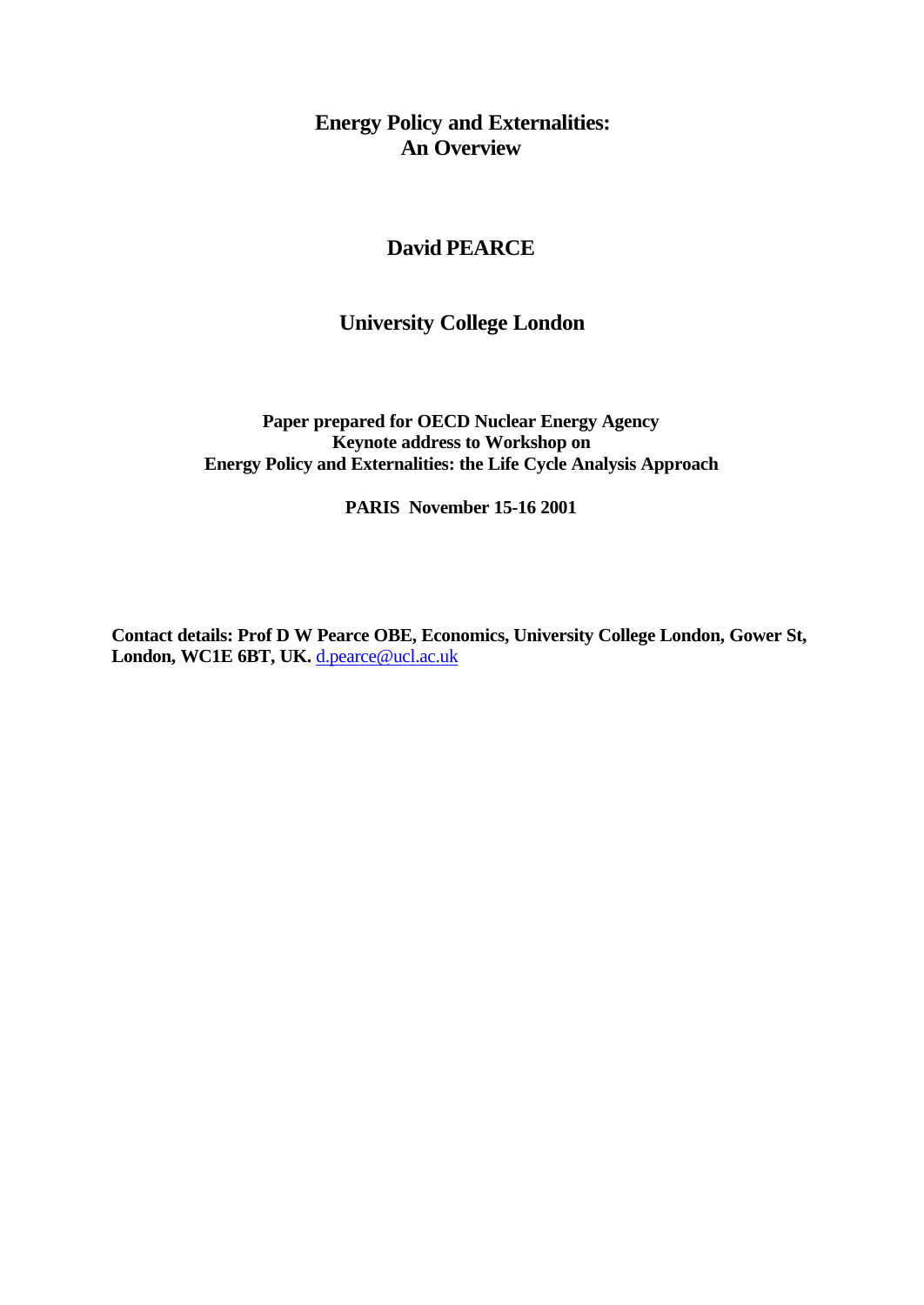## **The uses of externality adders**

Substantial progress has been made in estimating the monetary value of the environmental impacts of different energy systems. Perhaps the best known study in Europe is that sponsored by the European Commission and known as the ExternE programme (1995a-f, 1998a-d). In the USA a comparable project is that jointly sponsored by the US Department of Energy and the European Commission (1992, 1994a-d, 1995, 1996, 1998a-b). There are many others. In each case what is sought is a monetary value of an environmental impact arising from a unit of energy, usually standardised as a kilowatt hour (kWh). These environmental impacts are usually termed 'externalities'. An externality exists if two conditions are met. First, some negative (or positive) impact is generated by an economic activity and imposed on third parties. Second, that impact must not be priced in the market place, i.e. if the effect is negative, no compensation is paid by the generator of the externality to the sufferer. If the effect is positive, the generator of the externality must not appropriate the gains to the third party, e.g. via some price that is charged. In the energy externality literature, the procedure of expressing the externalities in, say, cents or milli-euros (1000<sup>th</sup> of a Euro = m**e**) per kWh results in an 'adder'. An adder is simply the unit externality cost added to the standard resource cost of energy. Thus, if an electricity source costs Xm€to produce or deliver, the final social cost of it is  $(X+y)$ m€ where y is the externality adder.

While externality adders have been researched most in the context of energy, they are increasingly being estimated for other economic sectors, notably transport (ExternE, 1998and 1998c) and agriculture (Hartridge and Pearce, 2001; Pretty et al. 2000; Steiner et al. 1995). What are the uses of such figures?

First, such figures could be used to guide *investment decisions*. If major electricity sources remain in public or quasi-public ownership, then the full social cost of electricity by different sources could be used to plan future capacity, with preference being given to the source with the lowest social cost. Where electricity is privately owned, then full social cost can be used by regulators to guide new investment or to act as an effective environmental tax, leaving the private owners to respond accordingly.

Second, adders can be used to estimate *environmental taxes*. While the use of adder estimates is not typically used in this way, the UK has at least two taxes based on externality estimates which, in turn, contain elements of external estimates taken from energy adder studies (the aggregates tax and the landfill tax).

Third, adders may be used as an input into *modified national accounts*. Here the idea is to replace GNP (or, more correct, net national product, NNP) with a measure that accounts for the depreciation of natural resources, so that 'green' NNP becomes NNP - depreciation on resource damage to the environment).

Fourth, adder estimates may be used for *awareness raising*, i.e. simply drawing attention to the fact that all energy sources have externalities which give rise to economically inefficient allocations of resources.

Fifth, adders might help with some notion of *priority setting* for environmental policy. The basic principle would be that, as a first approximation, attention should be paid to those activities generating the highest externalities. Better still, activities should be prioritised by some cost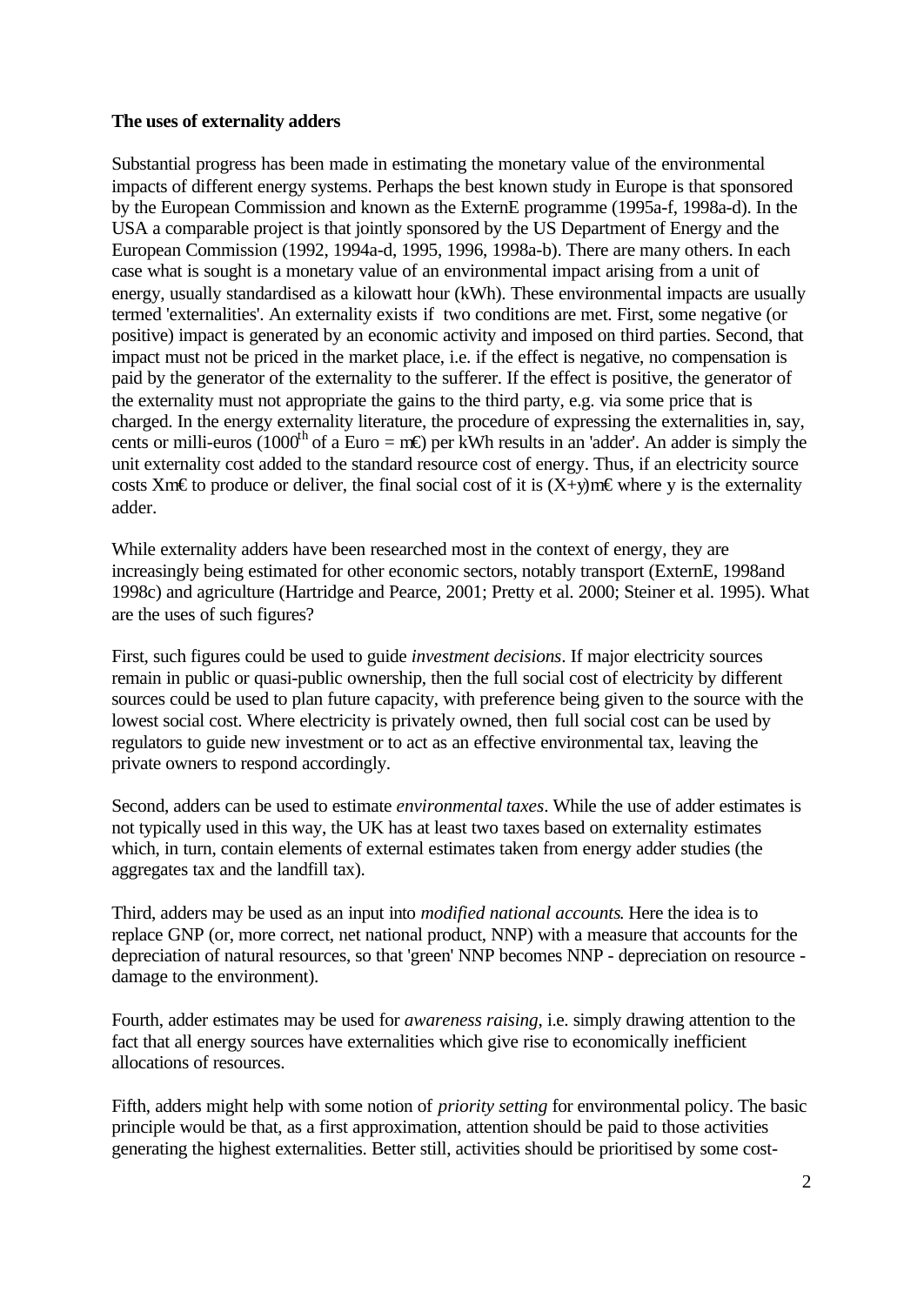benefit principle, so that adders are ranked according to the ratio of reduced adders to the cost of securing that reduction.

Clearly, then, estimating externality adders is potentially very informative for policy purposes. While a huge amount of research, and a large sum of money, has gone into estimating adders, problems remain. In some cases, the search for figures that can be used has perhaps obscured the need to think more fundamentally about how adders are derived, the conditions under which they might be considered reasonably valid, and the uses to which they are put. We therefore focus on just a few of the more important issues.

## **Externality and environmental impact: consistency with economic theory**

Some of the adder literature proceeds as if any 'external' impact constitutes an externality. But this is not so. The second attribute of the definition given previously is that any third party impact must be unpriced, i.e. uncompensated or unappropriated. To illustrate the problem, consider occupational health effects, i.e. impacts on those who work in the energy industries, and, for that matter in industries that supply the energy industries, e.g. mining, or which dispose of waste from the energy industries. Since the adder literature adopts a life cycle approach, these impacts could be important. But one of the methodologies used to estimate the value of risks to life is in fact based on the notion that wages in risky occupations are higher, other things being equal, precisely because of the risks involved. In other words, risks are 'internalised' , i.e. compensated for, in wage payments. If this is true, then one cannot include occupational risks in adder estimates. Indeed, there is a contradiction in using 'values of statistical life', most estimates for which come from wage-risk studies, whilst simultaneously arguing that occupational risks reflect an externality.

We can illustrate by looking at the ExternE 1995 estimates of the externalities from a pressurised water reactor (PWR) (European Commission, 1995e, p.191). Taking a discount rate of 3%, the estimates there suggest that the total externality in mECU (now m€) is 6.00E-02 or  $6x10^2$ mECU. Of this, 5.73E-02 consists of occupational effects. In other words, over 95% of the externality is accounted for by occupational effects. But if these effects are internalised in wages, they should not be included and the resulting externality is trivial at 0.27E-02.

Occupational effects are perhaps one of the easier sources of double counting to identify. But there are similar problems with accidents in the transportation phases of the life cycle analysis. Some accidents are undoubtedly truly external, but in many cases risks are already internalised in the decision to drive or go by train etc. The conclusion has to be that more care needs to be devoted to the consistency between the estimates and the underlying economic theory that must be obeyed if the estimates are to be regarded as useful for policy purposes.

# **Valuing statistical lives**

A second major issue concerns the valuation of health effects in combined LCA and valuation studies. A glance at both the externality adder literature and cost-benefit studies of pollution controls shows that (a) health damages tend to dominate measures of externality and health benefits dominate cost-benefit studies, (b) within health effects, changes in life expectancy dominate. Table 1 shows a selection of studies relating to air pollutants and reveals that health benefits account for a minimum of one-third and a maximum of nearly 100 per cent of overall benefits from pollution control. Moreover, in most cases these benefits exceed the costs of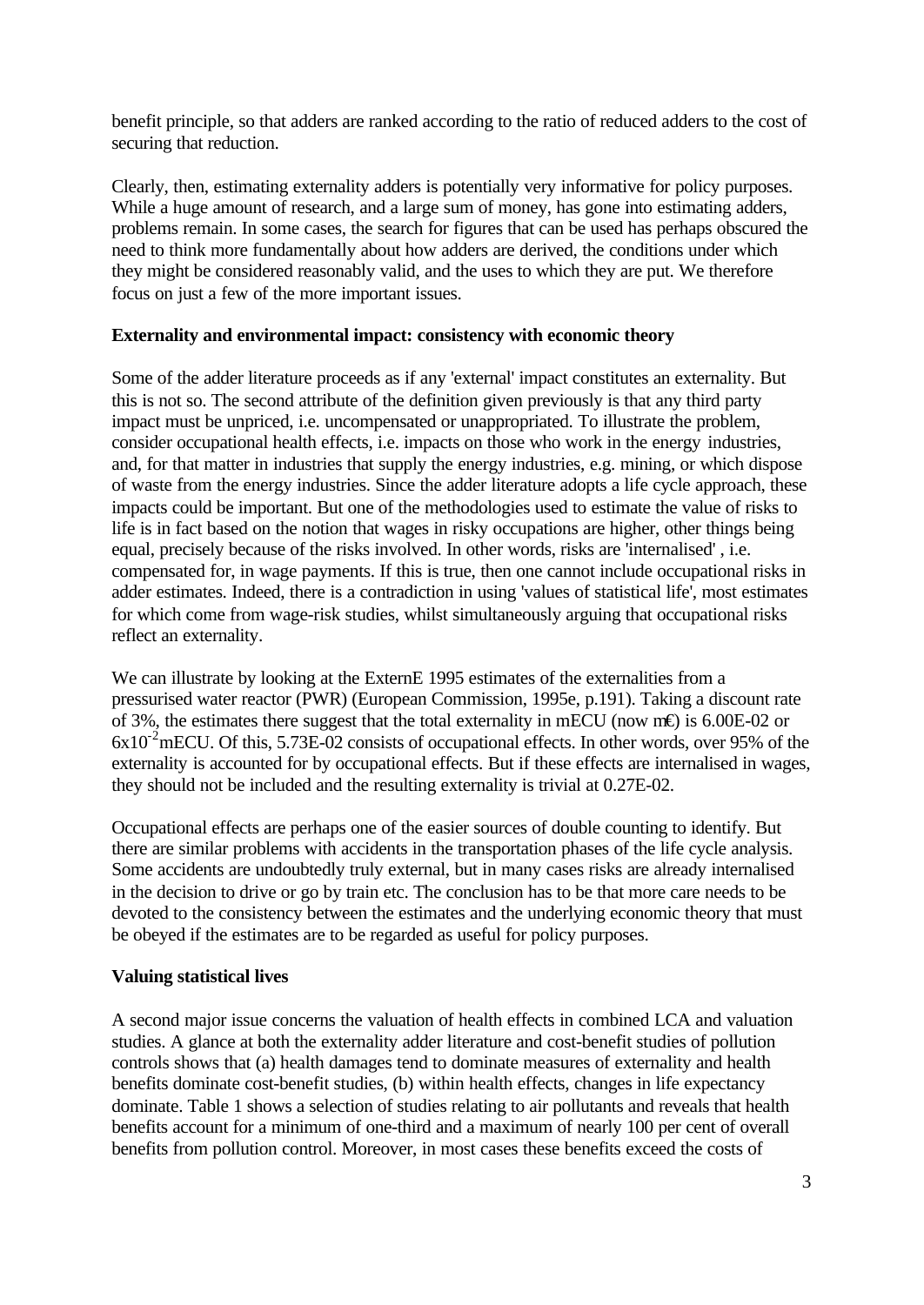control by considerable margins. Health benefits therefore 'drive' positive benefit-cost results. Nor is this outcome peculiar to the European Union. The US EPA's retrospective and prospective assessments of the Clean Air Act produce extremely high benefit-cost ratios, e.g. 44 for the central estimate of benefits and costs (US EPA, 1997). Moreover, EPA regards these as probable underestimates. In turn, the benefits are dominated by health benefits (99% if damage to children's IQ is included). The EPA's analysis has, however, been subjected to very critical analysis (Lutter, 1998; Sieg et al., 2000). By contrast, the European studies appear not to have attracted much by way of critical comment.

It may be the case that there are very high benefit-cost ratios for air pollution control, but there are at least two reasons for a feeling of unease about the results that are being obtained.

- (1) The relevant studies tend to omit ecosystem benefits, despite the fact that, for acidifying substances in the wider Europe, ecosystem protection is the driver for the UN ECE region air pollution Protocols under the Convention on Long Range Transport of Air Pollution (LRTAP). If the presumption of the Convention Parties that ecosystem damage is of dominant importance is correct, this would suggest that benefit cost ratios are substantially higher than the factors of three to five being recorded in the European studies. Some would regard this is adding to doubts about the analysis, rather than reducing them.
- (2) The European studies suggest that benefits exceed costs even for scenarios defined in terms of 'maximum technologically feasible reduction' (MFR) of pollutants, i.e. scenarios in which the most pollutant-reducing technologies are used. Such scenarios should be characterised by very high marginal abatement costs at very high levels of pollution reduction, precisely the context where one would expect incremental benefits to be less than incremental costs. While the benefit cost ratio does appear to fall for such scenarios relative to other more modest abatement targets, the reduction is not dramatic and benefits continue to exceed costs. Thus, AEA Technology (1999) finds a benefit cost ratio of 2.17 for a MFR scenario, compared to 2.87 for practical targets based on the relevant Protocol. The incremental benefit cost ratio of going from Protocol targets to 'MFR' targets is 1.6.

A similar picture emerges in the ExternE studies. Taking the UK National Implementation study (AEA, 1998), but omitting occupational health for the reasons given previously, Table 2 shows the percentage of externality due to 'public health' effects and to global warming. We return to the global warming issues shortly. The estimates suggest the following conclusions. First, global warming and public health effects account for virtually all the externality from all fuel cycles<sup>1</sup>. Second, for coal, oil and orimulsion the two effects are broadly comparable. For gas, global warming is the overwhelming impact. For nuclear and the renewables, public health dominates and global warming is relatively unimportant.

l

 $1$  This needs to be qualified because the ExternE estimates, along with other studies, generally omit ecosystem impacts beyond crop damage.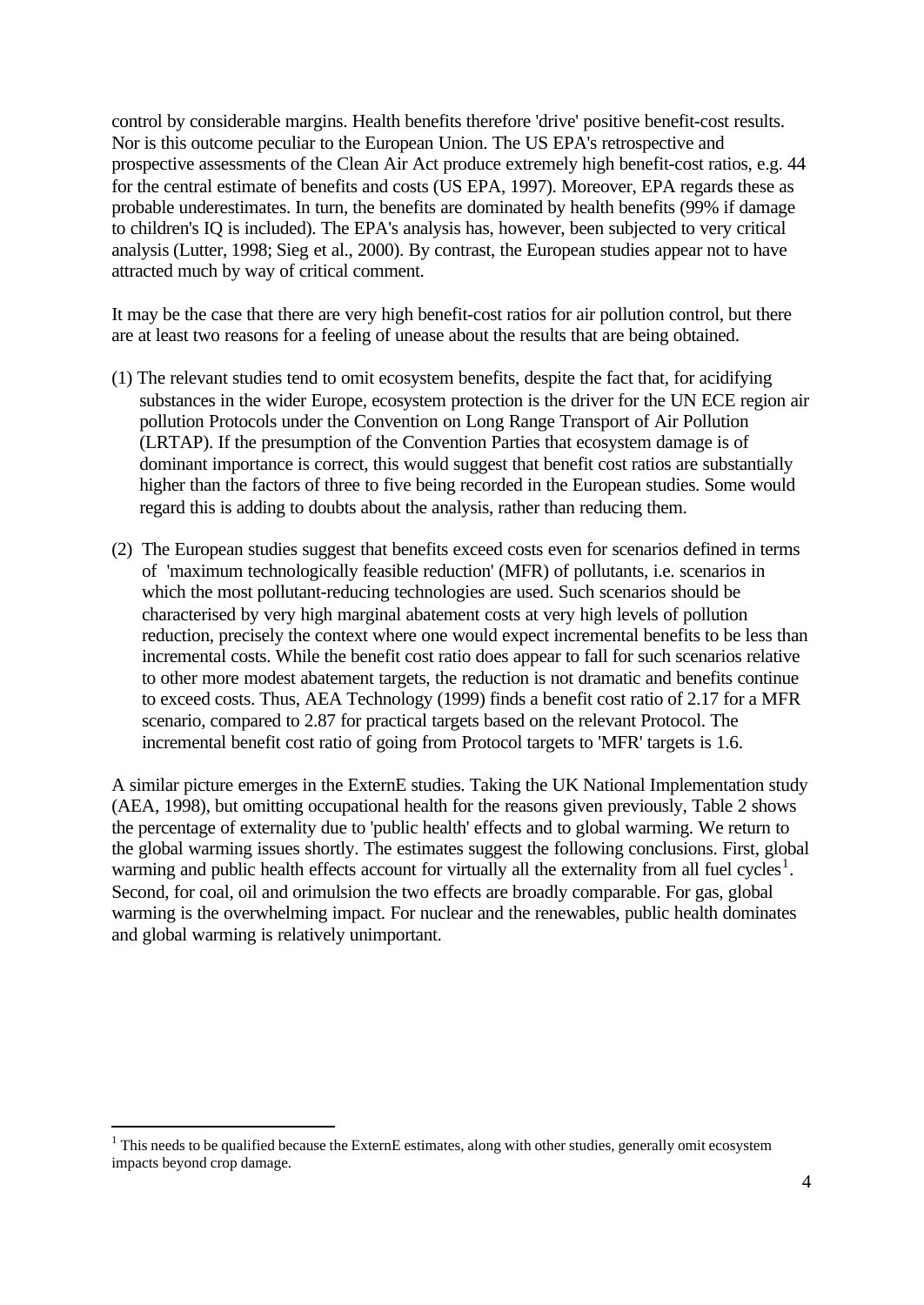| Holland and Krewitt, 1996                            | <b>Benefits of an Acidification</b><br><b>Strategy for the European</b><br>Union: reductions of SOx.<br>$NOx$ , $NH3$ in the European<br>Union                                               | 86-94%. Total benefits cover<br>health, crops and materials.                                                                                |
|------------------------------------------------------|----------------------------------------------------------------------------------------------------------------------------------------------------------------------------------------------|---------------------------------------------------------------------------------------------------------------------------------------------|
| AEA Technology, 1998a                                | Cost Benefit Analysis of<br>Proposals Under the UNECE<br><b>Multi-Effect Protocol:</b><br>reductions of SOx, NOx,<br>NH <sub>3</sub> , VOC <sub>s</sub>                                      | 80-93%. Total benefits cover<br>health, crops, buildings,<br>forests, ecosystems, visibility                                                |
| AEA Technology, 1998b;<br>Krewitt et al, 1999.       | <b>Economic Evaluation of the</b><br>Control of Acidification and<br><b>Ground Level Ozone:</b><br>reductions of NO <sub>x</sub> and<br>$VOCs$ . $SO2$ and NH <sub>4</sub> held<br>constant. | 52-85% depending on<br>inclusion or not of chronic<br>health benefits. Total benefits<br>include health, crops,<br>materials and visibility |
| AEA Technology, 1998c                                | <b>Economic Evaluation of Air</b><br>Quality targets for CO and<br><b>Benzene</b>                                                                                                            | $B/C$ ratio of 0.32 to 0.46 for<br>CO. Costs greatly exceed<br>benefits for benzene. Benefits<br>consist of health only.                    |
| AEA Technology, 1998d                                | <b>Economic Evaluation of</b><br>Proposals for Emission<br><b>Ceilings for Atmospheric</b><br><b>Pollutants</b>                                                                              | $B/C$ ratios of 3.6 to 5.9.<br>Health benefits dominate.                                                                                    |
| AEA Technology, 1999                                 | Cost Benefit Analysis for the<br><b>Protocol to Abate</b><br>Acidification, Eutrophication<br>and Ground level Ozone in<br>Europe                                                            | $VOSL +$ morbidity accounts<br>for 94% of benefits. B/C<br>ratio = $2.9$ .                                                                  |
| IVM, NLUA and IIASA,<br>1997; Olsthoorn et al, 1999. | <b>Economic Evaluation of Air</b><br>Quality for Sulphur Dioxide,<br>Nitrogen Dioxide, Fine and<br><b>Suspended Particulate Matter</b><br>and Lead: reductions of these<br>pollutants        | 32-98%. Total benefits<br>include health and materials<br>damage                                                                            |

# Table 1 Health benefits as a percentage of overall benefits in recent cost-benefit studies<br>Study Title and subject area **Benefits as % total benefit** Study Title and subject area **Benefits as % total benefits**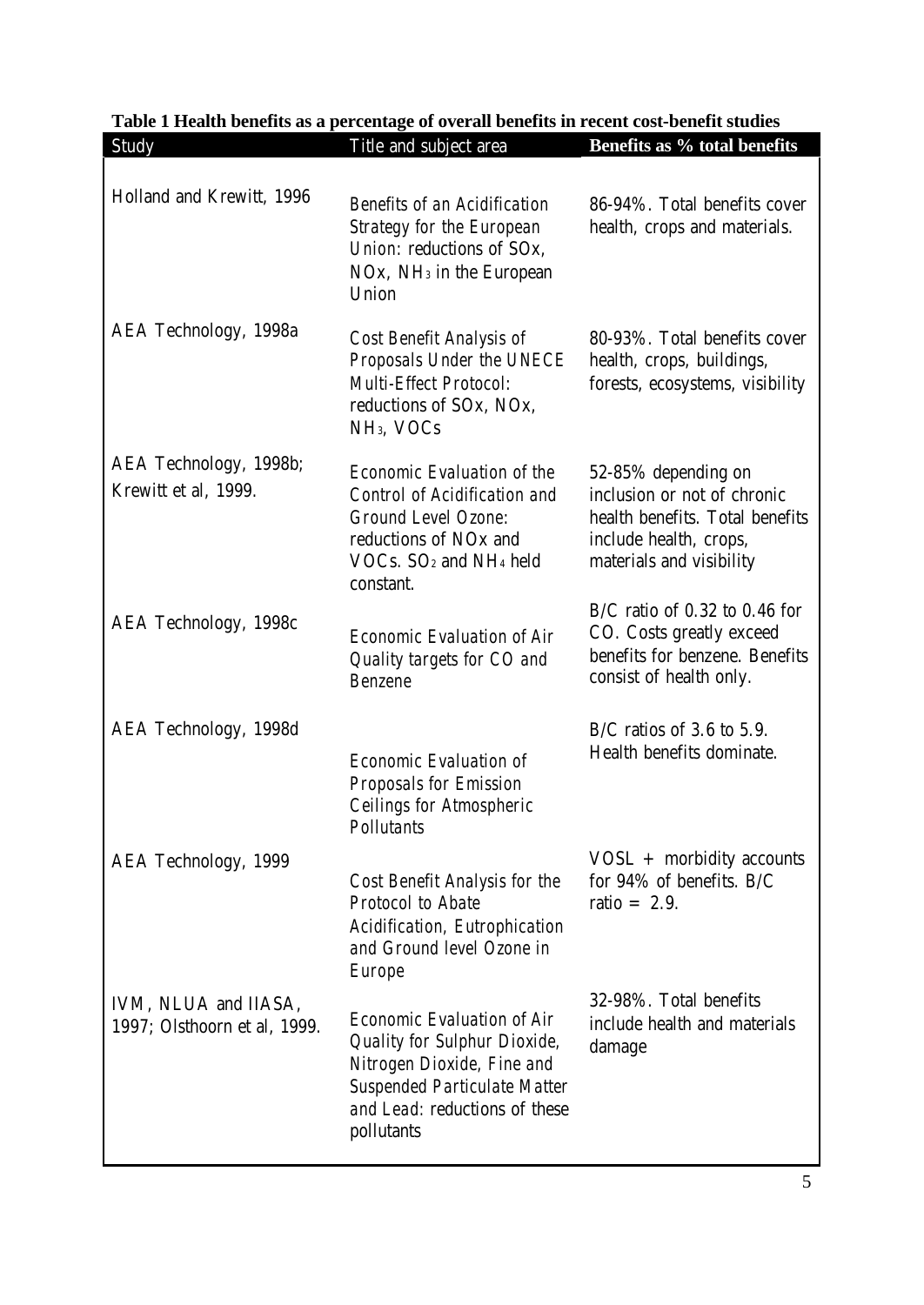*Note to Table 1*: we have selected results using VOSL (value of statistical life) rather than 'VOLY' (value of a life year) since the latter are not correctly estimated in the studies that also provide VOLY results. See text for discussion.

|          | <b>Coal</b> | Oil | Orimul-<br>sion | Gas | Nuclear | <b>Wind</b> | <b>Biomass</b> |
|----------|-------------|-----|-----------------|-----|---------|-------------|----------------|
| Health   | 44          | 48  | 4 <sub>1</sub>  | 20  | ŏΙ      | 68          | ΟJ             |
| Gwarming | 53          | 50  | 56              | 79  | IJ      | nη<br>∠∠    |                |
| Total    | 07          | 98  | 07              | QQ  | 96      | 90          | ۵              |

**Table 2 Percentage contribution of public health and global warming damages in all damages: ExternE, UK**

Notes: health refers to public health only.

Source: adapted from AEA Technology (1998e.)

The fact that health and global warming effects dominate is important since both are very controversial both in terms of the 'dose-response' literature and in terms of economic valuation. We deal first with just a few of the health issues. A fuller discussion can be found in Pearce (2000).

The epidemiology literature linking air pollution to health effects is large. In terms of risk of death, there are two types of literature. The first relates acute episodes of pollution to life risks and the second, a far smaller literature, relates chronic exposure to air pollution to life expectancy. Most of the economic valuation literature deals with the former, i.e. with acute effects. But it is becoming increasingly clear that the chromic exposure epidemiology is more important, although acute studies still have a role to play. One of the problems with acute studies is that they may tell us numbers of people dying from acute effects but not the period of life that is foreshortened. There is a debate as to whether the life periods concerned are very short indeed, a matter perhaps of just a few days in OECD countries, or whether what evidence we do have on life foreshortening understates the true effects. This debate is well rehearsed in the contributions in Pearce and Palmer (2002). The second problem is that, surprisingly, the epidemiology tells us little about the age groups that are affected. But the available evidence suggests, as one might expect, that the relevant deaths tend to occur in much older age-groups, usually in the over 70s. Combing these two likely facts of short duration loss of life expectancy with the age effect suggests that the relevant economic value will be the willingness to pay of over 70s to avoid days rather than years of life loss. Again surprisingly, we have limited evidence on how willingness to pay relates to age, but what we have suggests that it will be lower than the willingness to pay of median age groups involved in accidents. Yet it is studies relating to the latter that tend to determine the 'value of statistical life' (VOSL) used in cost-benefit and life cycle externality studies. Figures such as  $\bigoplus$  million are common in the ExternE studies, for example. No-one is suggesting that the values of the older generation do not matter, but we do have to question whether values such as  $\bigoplus$  million can possibly be relevant to such impacts.

Turning to chronic mortality, while the relevant studies are far fewer and, even then, some of them simply borrow dose-response coefficients from previous studies, there is some suggestion that chronic exposure foreshortens life by perhaps six months and maybe one year. Supposing this to be true, the question then arises of what economic value we should attach to such epidemiological effects. If the effect of chronic exposure is to induce illness which may itself ultimately result in life foreshortening, then we should definitely be concerned to estimate the willingness to pay to avoid that illness. For the reduced life expectancy itself, however, it looks as if the correct value is what we are willing to pay today to extend our lives by, say, six moths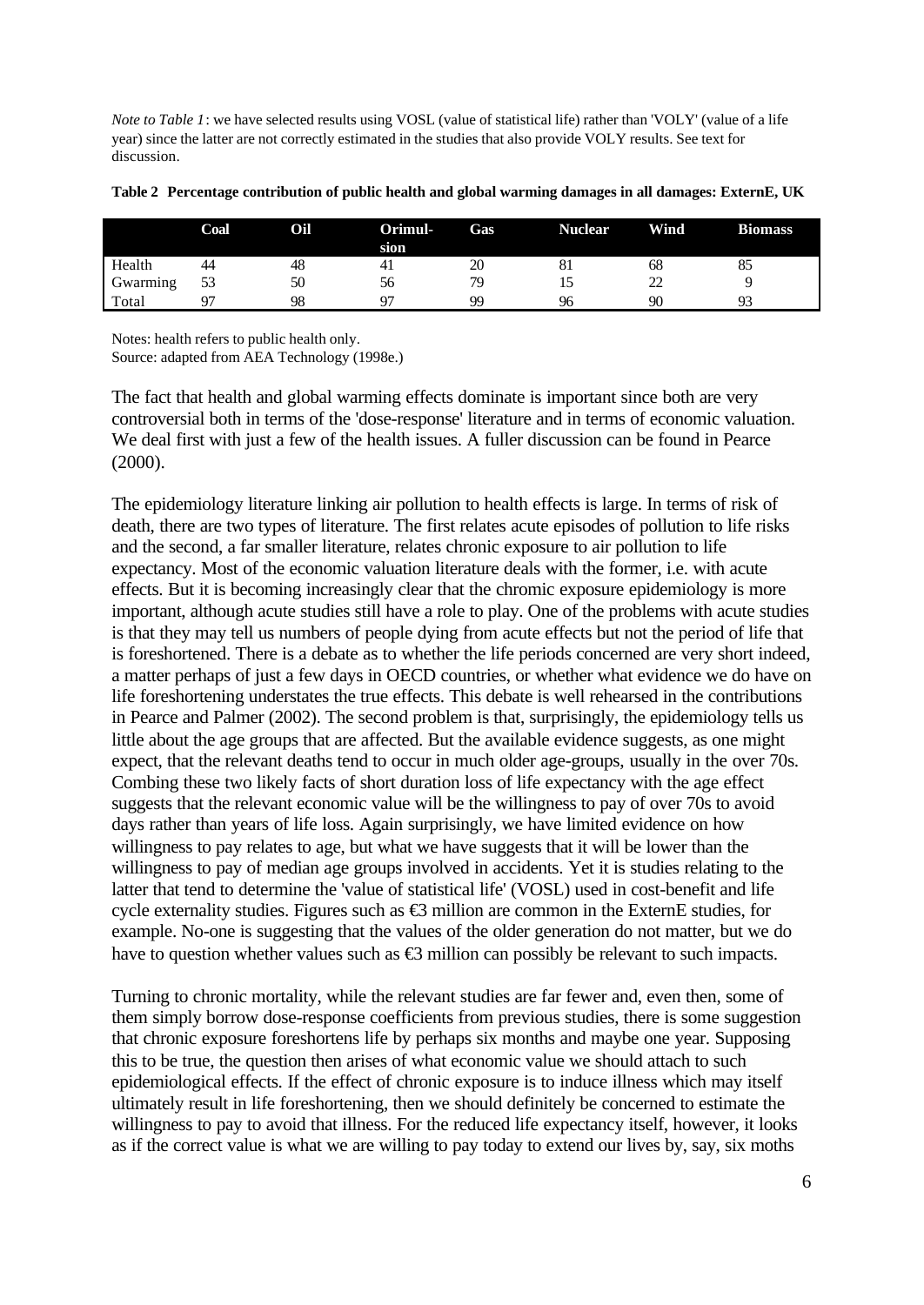when we are in our 70s or even 80s. We have very little evidence on what these sums are since the willingness to pay studies we do have relate to risks that are reduced (or increased) with effectively an immediate effect (e.g. a road accident).

Johannesson and Johansson (1996) report a contingent valuation study in Sweden where adults are asked their willingness to pay for a new medical programme or technology that would extend expected lifetimes conditional on having reached the age of 75. Respondents are told that on reaching 75 they can expect to live for another 10 years. They are then asked their WTP to increase lifetimes by 11 years beyond 75, i.e. the 'value' of one extra year. The results suggest average willingness to pay across the age groups of slightly less than 10,000 SEK using standard estimation procedures and 4,000 SEK using a more conservative approach, or say  $\epsilon$ 600-1500. This is for one year of expected life increase. Using the formula:

$$
VOSL(a) = VOLY \sum_{t} 1/(1+r)^{T-a}
$$

Johannesson and Johansson suggest these values are consistent with 'normal' VOSLs of €30,000 to €110,000, *substantially* less than the VOSLs being used in cost-benefit and externality adder studies. Since T-a is obviously less the older the age group, then the relevant VOSLs will decline with age.

It is perhaps worth noting that 'rules of thumb' used in the ExternE work are not valid. The approach to valuing a 'life year' in the ExternE studies proceeds as follows. A 'value of a life year' or  $VOLY<sup>2</sup>$  can be thought of as the annuity which when discounted over the remaining life span of the individual at risk would equal the estimate of VOSL. Thus, if the VOSL of, say, £1.5 million relates to traffic accidents where the mean age of those involved in fatal accidents is such that the average remaining life expectancy would have been 40 years, then

 $VOLY = VOSL/A$ 

where  $A = [1-(1+r)^{-n}]/r$ 

l

| <b>Table 3</b> | <b>Deriving VOLYs from VOSLs: examples</b> |                                                                                                                             |         |  |  |
|----------------|--------------------------------------------|-----------------------------------------------------------------------------------------------------------------------------|---------|--|--|
| VOSL ?m        |                                            | Utility discount rate Utility discount rate Utility discount rate<br>$= 0.3\%$ , A = 37.6 = 1.0%, A = 32.8 = 1.5%, A = 29.9 |         |  |  |
| 1.0            | 26,595                                     | 30,460                                                                                                                      | 33,445  |  |  |
| 1.5            | 39,894                                     | 45,690                                                                                                                      | 50,167  |  |  |
| 2.0            | 53,190                                     | 60,920                                                                                                                      | 66,890  |  |  |
| 3.0            | 79,787                                     | 91,138                                                                                                                      | 100,000 |  |  |

and n is years of expected life remaining and r is the utility discount rate. Examples are shown below in Table 3 for  $n = 40$  years<sup>3</sup>.

 $2^2$  The ExternE notation is 'YOLL' for 'year of life lost'.

Another way of saying the same thing is that  $VOLY = VOSL/D$  is counted expected lifetime. Strictly, the relationship holds only when utility of consumption is constant in each time period.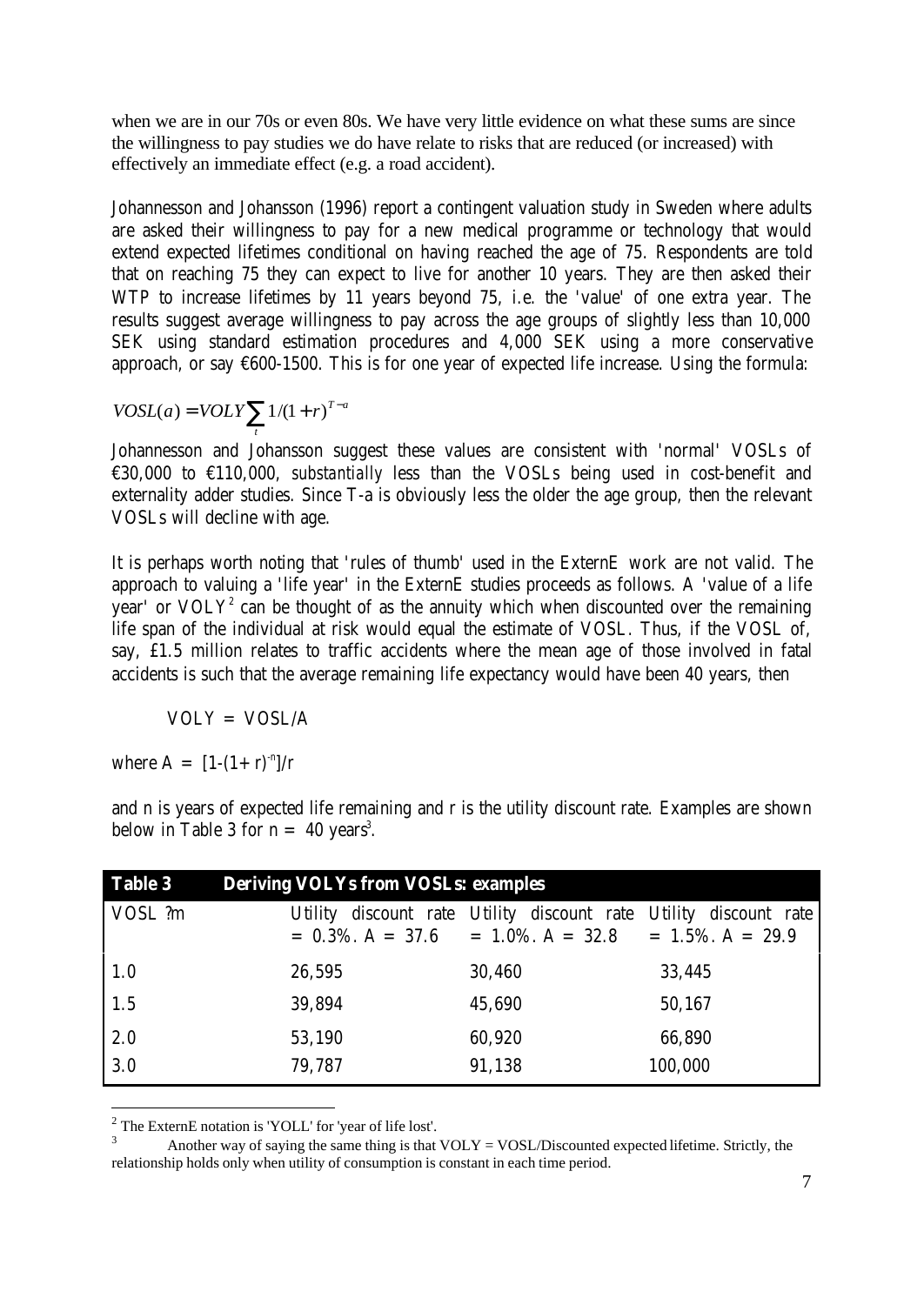These VOLY numbers can then be used to produce a revised VOSL allowing for age. At age 60, for example, suppose life expectancy is 15 years. The VOSL(60) is then given by

$$
VOSL(60) = \Sigma VOLY/(1+r)^{T-60}
$$

where T is life expectancy. In the case indicated, this would be, at a 1% discount rate and a 'standard' VOSL of ?1 million:

$$
VOSL(60) = (30,460) \cdot (13.87) = ?422,480.
$$

The result is that the age-related VOSL declines with age and this appears to accord with the findings noted earlier that willingness to pay probably does decline with age. The generalised formula for age related VOSL is:

$$
VOSL(a) = [VOSL(n)/A] \sum_{t} 1/(1+r)^{T-a}
$$

where a is the age of the individual or group at risk, T is life expectancy for that group, VOSL(a) is the age-adjusted VOSL and VOSL(n) is the 'normal' VOSL.

There are several reasons for doubting the usefulness of the VOLY approach when it is based on a VOSL.

First, the basis of the VOLY approach is the life-cycle consumption model with uncertain lifetime. It is well known that such models assume utility depends on consumption alone and not on the length of life. Lifetime utility does indeed vary with life expectancy but the route is via consumption not via time itself. It seems unlikely that individuals are indifferent to time remaining. There are also additional restrictions on the model to ensure that WTP is proportional to the discounted value of life expectancy. Thus, it can be questioned whether the underlying theory needed to derive VOLYs from VOSLs is itself tenable.

Second, the theory forces the age-distribution of VOLYs to take on a monotonically declining form: VOLY simply declines with age. What evidence we have, however, suggests that willingness to pay follows an inverted 'U' shape curve, rising to a median age and then falling. If so, the VOLY construct is a poor representation of 'true' WTP over the lifetime of individuals.

What can we conclude on the health effects and valuation in externality adder studies? While the usual academic conclusion that 'more research is needed' always seems frustrating to policy makers, the fact is that we do not know enough about the epidemiology and we certainly do not know enough about the economic valuation of life risks to be confident about the kinds of adders being produced in externality studies. In some cases, being more certain of the absolute magnitudes of the adders may not matter too much. For example if we simply wish to prioritise investments by social cost, a ranking may not be affected by what values we use. But if we wish to use the values to set, say, energy taxes, then the absolute magnitudes do matter.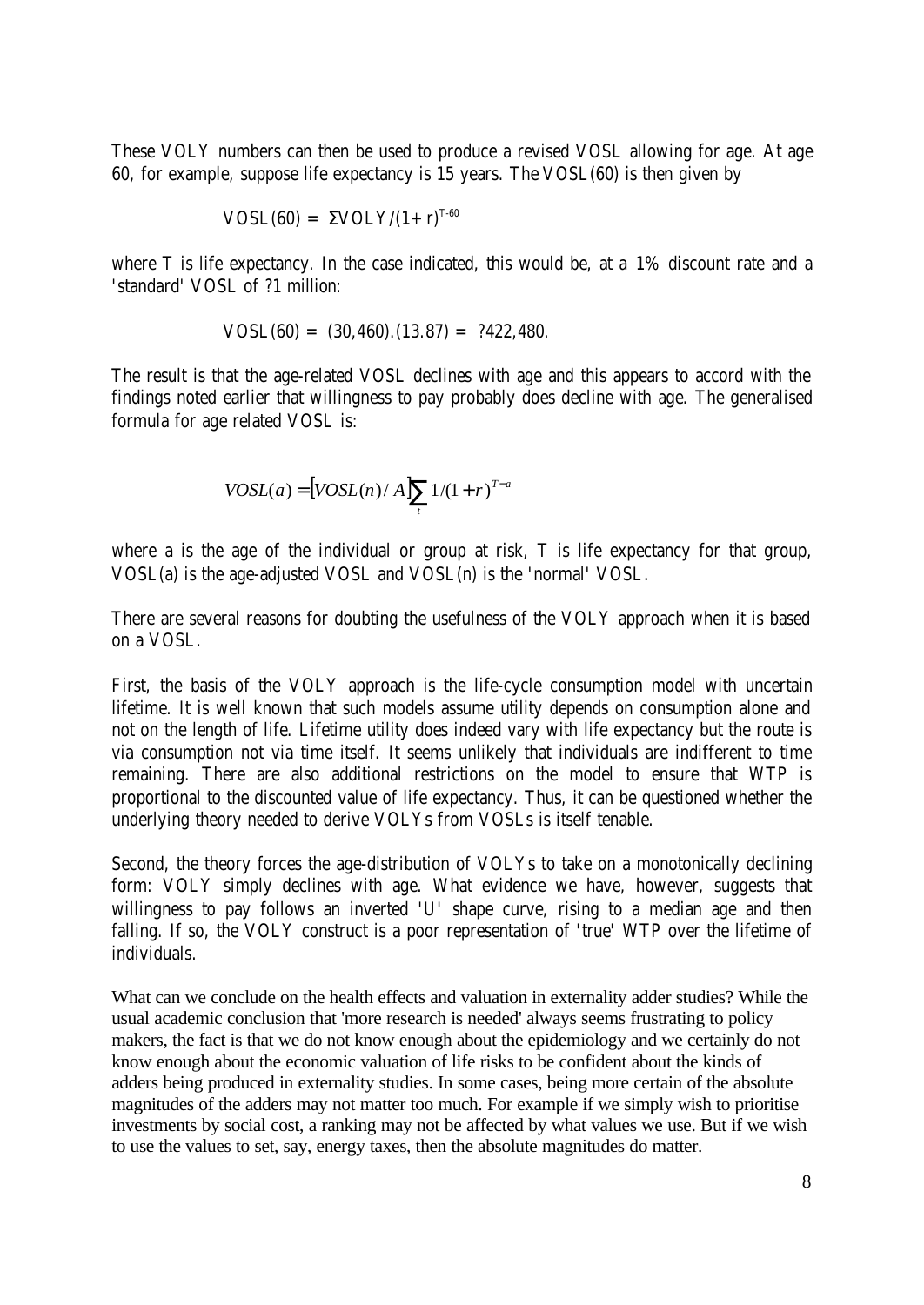#### **Global warming**

Table 2 above showed that the other major component of externality values derives from global warming effects. Everyone is familiar with the scientific uncertainties in warming studies. To those uncertainties we must add economic valuation uncertainties. Uncertainty is not a reason for neglecting economic valuation - there is a widespread but erroneous view that if we avoid trying to estimate economic values what we will end up with is a more certain base for policy making than if we do not. The reality is that whatever decisions we make about global warming policies they will all imply some set of economic values. It is better to be as explicit as we can about the numbers rather than masking them by procedures that allegedly do not use them.

Table 4 shows some of the results taken from economic studies of global warming. The relevant magnitude is the economic value of one tonne of greenhouse gas emitted now. This must allow for residence time in the atmosphere and the fact that greenhouse gases are cumulative. The relevant concept is therefore a discounted economic value of damage due to the 'marginal' (i.e. extra) tonne of pollutant. This is the basis of Table 4.

Table 4 shows that the relevant values per tonne carbon vary substantially with the discount rate assumed. This is hardly surprising. Unfortunately, while economists are reasonably good at estimating social discount rates for a single nation, the relevant discount rate for the world as a whole is a more elusive concept. Yet it is the relevant one because the damages recorded in table 4 relate to the world as a whole. More complex still, economists have not yet secured a consensus on what the relevant rate would be for very long-lived environmental effects of the kind that would typify global warming damages and, just as relevant for externality adders, nuclear waste disposal. The most promising contribution to date appears to be that of Weitzman (1999) who shows that the long term discount rate should almost certainly be declining with time (Annex 1 to this paper is an attempt to derive Weitzman's result in a much simpler way). Our first observation about global warming estimates, then, is that we need a far more rigorous look at the way in which discounting should be integrated into the damage estimates.

A second observation is that all of the estimates in Table 4 are based on the 'dumb farmer' syndrome. They do not make any allowance for adaptation to global warming. Yet, if we know anything at all, we know that people do not stand idly by and do nothing in the face of environmental damage. Unfortunately, we appear to have only one set of studies that give us any idea what would happen to the damage estimates if we do assume adaptation. In an important contribution, a volume edited by Mendelsohn and Neumann (1999) shows that total damages to the US economy could be zero instead or positive once adaptation is assumed.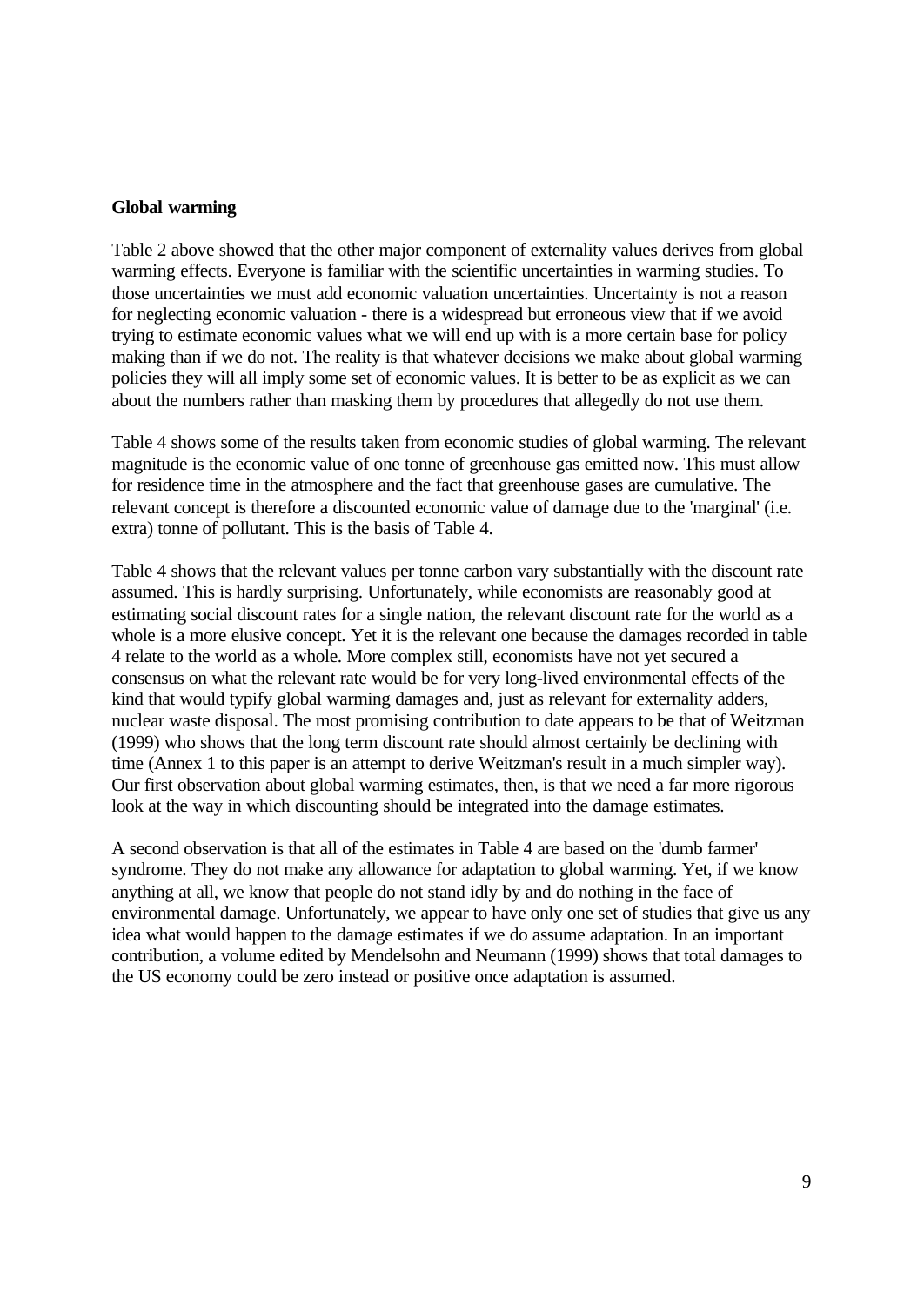| Study                                                                                  | Estimate \$ tC. Base year prices: 2000 |               |                          |                |  |
|----------------------------------------------------------------------------------------|----------------------------------------|---------------|--------------------------|----------------|--|
| Period                                                                                 | 1991-2000                              | 2001-2010     | 2011-2020                | 2021-2030      |  |
|                                                                                        |                                        |               |                          |                |  |
| Nordhaus 1991                                                                          | 9.3                                    | 9.3           | $\overline{\phantom{a}}$ | $\overline{a}$ |  |
| Nordhaus 1994                                                                          |                                        |               |                          |                |  |
| $p=0.03$ , best guess                                                                  | 6.8                                    | 8.7           | 11.0                     | 12.8           |  |
| $p=0.03$ , expected<br>value                                                           | 15.4                                   | 23.0          | 33.9                     |                |  |
|                                                                                        | 6.4                                    | 9.1           | 11.9                     | 15.0           |  |
| Nordhaus 1998                                                                          |                                        |               |                          |                |  |
| Fankhauser 1995                                                                        |                                        |               |                          |                |  |
| with $p = 0, 0.005, 0.03$                                                              | 26.0                                   | 29.2          | 32.4                     | 35.6           |  |
|                                                                                        | 62.5                                   |               |                          | 80.5           |  |
| with $p = 0$                                                                           | 7.0                                    |               |                          | 10.6           |  |
| with $p = 0.03$                                                                        |                                        |               |                          |                |  |
| <b>Cline 1993</b>                                                                      |                                        |               |                          |                |  |
| with $s = 0$                                                                           | $7.4 - 158.7$                          | 9.7-197.1     | 12.5-238.1               | 15.1-282.9     |  |
| Peck and Teisberg 1992                                                                 |                                        |               |                          |                |  |
| with $p = 0.03$                                                                        | 12.8-15.4                              | 15.4-17.9     | 17.9-23.0                | 23.0-28.2      |  |
| Maddison 1994                                                                          | $7.6 - 7.8$                            | $10.4 - 10.8$ | 14.2-14.8                | 18.8-19.4      |  |
| Eyre et al 1997                                                                        |                                        |               |                          |                |  |
| with $s = 0$                                                                           | 181.8                                  | 190.7         |                          |                |  |
| with $s = 1$                                                                           | 93.4                                   | 92.2          |                          |                |  |
| with $s = 3$                                                                           | 29.4                                   | 25.6          |                          |                |  |
| with $s = 5$                                                                           | 11.5                                   | 9.0           |                          |                |  |
| with $s = 10$                                                                          | $2.6\,$                                | 1.3           |                          |                |  |
|                                                                                        |                                        |               |                          |                |  |
| Tol, 1999                                                                              | 14.1                                   | 16.6          | 19.2                     | 23.0           |  |
| Roughgarden and<br>Schneider 1999: lower<br>$bound = Nordhaus,$<br>upper bound $=$ Tol | $6.4 - 14.1$                           | $7.7 - 16.6$  | $10.2 - 20.5$            | 12.8-26.9      |  |

**Table 4 Marginal damages from greenhouse gases (\$ tonne carbon)**

*Note*: s = social discount rate. Eyre et al estimates are for 1995-2004 and 2005-2014 and the estimates here exclude equity weighting.  $p=$  utility discount rate and  $s=$  the overall discount rate. Roughgarden and Schneider's ranges derive from placing the models of Fankhauser (1995), Cline (1992), Titus (1992) and Tol (1995) into Nordhaus's DICE model framework. The upper end of the range should, strictly, coincide with the marginal damage estimates in Tol (1999).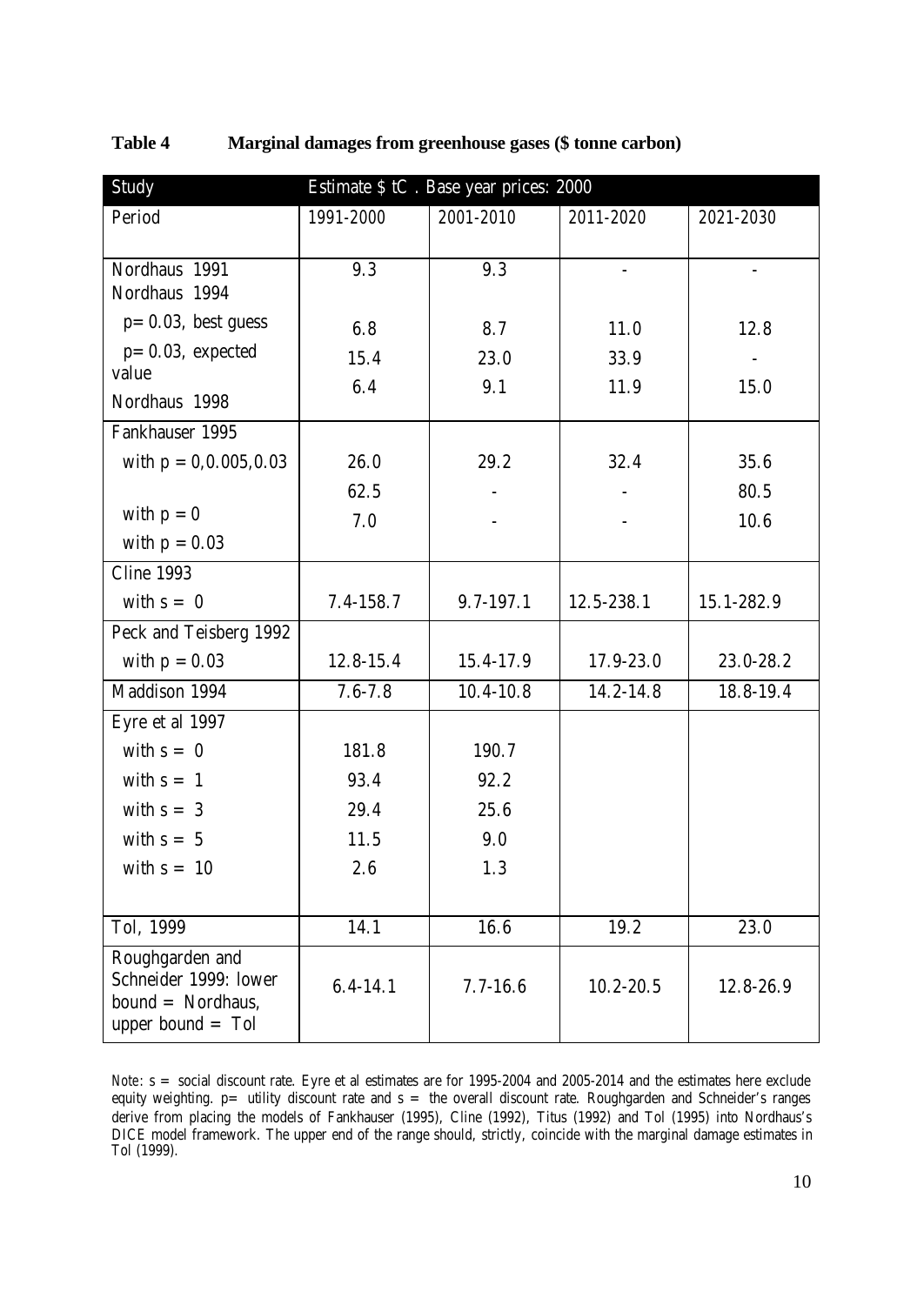*Note:* Most original estimates are in 1990\$ and we have assumed an escalation of 2.5% p.a. inflation. Note also that Table 1 shows the considerable sensitivity of estimates to discount rates. The discount rates given for Fankhauser's estimates relate to the pure time preference rate component, p, only. According to Fankhauser (1995) his social cost estimates based on the distribution of values for p are equivalent to a 'best guess' value of 0.5% for p. To this must be added a value for the elasticity of the marginal utility of income multiplied by the expected growth rate. Fankhauser and Eyre et al take the elasticity to be about unity, so that the only variable is the expected long term economic growth rate of income per capita. Rabl (1996) suggests this is 1.6-1.8% pa, so that the discount rate would be 2.2 to 2.3%. Accordingly, the values in Eyre etc of 0-3% are more relevant for purposes of comparison.

There are problems with this claim if we wish to extrapolate it to the global damage estimates underpinning the marginal damage estimates in table 4. First, the estimates relate to the market sectors of the US economy only. Yet it is the non-market sectors such as ecosystem functioning that perhaps give the greatest cause for concern. Second, adaptation in the USA is likely to be greater than in the developing world where fewer technological options are available. Nonetheless, the global warming damage estimates in the externality adder literature do need revisiting in light of the Mendelsohn-Neumann findings.

While there are many problems with the global warming estimates, one that is much discussed and debated deserves some comment. In the ExternE work the global warming damages are 'equity weighted'. Global warming damages are spread across the world and affect both rich and poor countries. But poor countries have substantially lower incomes than rich countries so that one Euro's damage to them has a higher 'disutility' value than one Euro's damage to rich countries. Cost-benefit analysis typically works with notions of willingness to pay that do not reflect this adjustment for different utilities of a money unit. But there is no unique way to do cost-benefit so it is perfectly legitimate to seek to maximise utility-adjusted benefits and costs. This is what the ExternE programme does (European Commission, 1998b). In terms of the economic value of a tonne of carbon, the effect of equity weighting is to *raise* the value per tonne. This is because damages done to richer individuals tend to be used as the numeraire, with the result that damages to poorer individuals are increased relative to what they would have been without equity weighting. As shown in Eyre et al. (1997), the effect of equity weighting is approximately to *double* the marginal damage estimates. Once again, if the policy issue of concern is one of prioritising fuel cycles the use of equity weighting may not matter too much. But if absolute levels of damages matter, then it is crucial to justify equity weighting. Unfortunately, studies using equity weighting are not very forthcoming on what this justification is. The ExternE reports suggest that it is consistent with maximising 'utility' as opposed to willingness to pay-based measures of costs and benefits. This is correct. But several questions then arise. First, why do we seek to maximise equity-weighted net benefits in the global warming context but not in any other context? Second, if we do adopt equity weights, what is the justification for selecting one particular set of weights rather than another?

As far as the first question is concerned, the ExternE reports suggest that equity, and by implication equity weighting, is integral to the Framework Convention on Climate Change (FCCC) (Eyre et al, 1997, p.9). This is debatable. The equity notions in the FCCC relate primarily to the concept of differentiated responsibility, i.e. since rich countries are bigger emitters of greenhouse gases they bear more responsibility and should act first. It is a substantial leap from this idea to one of weighting costs and benefits. More telling is the fact that equity weighting in cost-benefit analysis of global warming control will raise the benefit-cost ratio of taking action. In other words, more global warming control would be undertaken with equity weighting than without it. This seems fair until we recall that whatever is spent on global warming control is not spent on other things, and the other things may include foreign aid,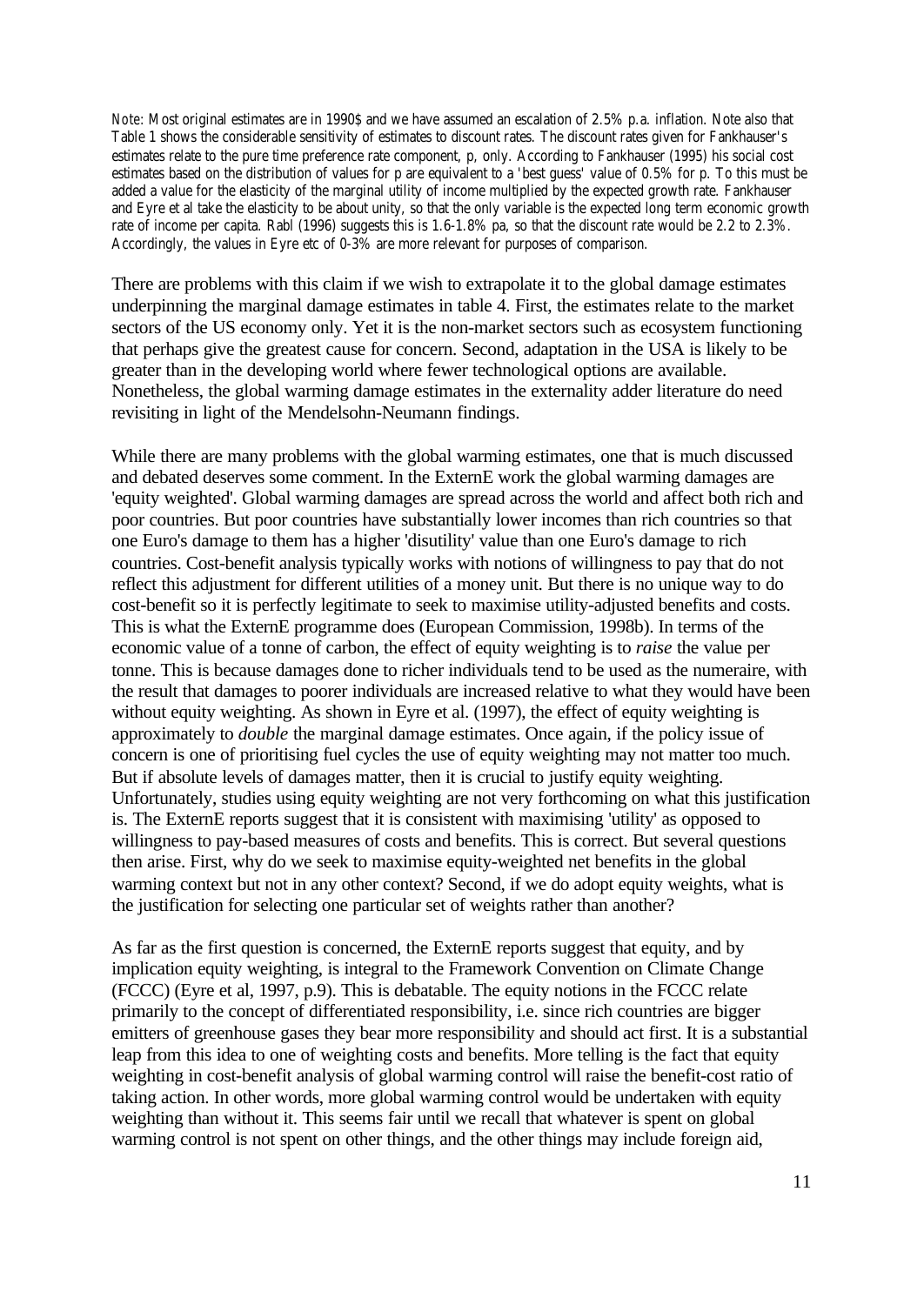technology transfer etc, all of which benefits the poorer countries. In turn this suggests that we should either equity weight all policy measures that have an effect on poor countries or we should not equity weight any of them. Isolating global warming and ring-fencing it as if it is unique is not a tenable proposition. The situation could be even more complex, since global warming expenditures are likely to benefit the descendants of the current poor rather than the poor now. Yet the descendants are likely to be richer than the current poor, so that the policy of weighting damages may simply reinforce a tendency to divert resources from solving the problems of the current poor. This was pointed out by Schelling (1992).

Suppose, however, that we do accept equity weights. What are the relevant weights? ExternE (European Commission, 1998b) and Eyre et al. (1997) suggest that the weights reflect diminishing marginal utility but they actually select a specific value for the weighting procedure. Table 5 shows what is being implied for different values of the elasticity of the marginal utility of income function and for different ratios of income. Table 5 shows incomes differing by a factor of 2 and a factor of 20 (the latter is the ratio of GNP per capita in high income to low and medium income countries).

| Elasticity of the<br>marginal utility | $-0.5$ | $-1.0$ | $-2.0$     | $-5.0$ |
|---------------------------------------|--------|--------|------------|--------|
| of income $=$ e                       |        |        |            |        |
| Social value of                       |        |        |            |        |
| high income Y1                        | 0.7    | 0.5    | 0.25       | 0.03   |
| relative to low                       |        |        |            |        |
| income Y2 if                          |        |        |            |        |
| $Y1/Y2 = 2$                           |        |        |            |        |
| Social value of                       |        |        |            |        |
| Y1 if $Y1/Y2 =$                       | 0.2    | 0.05   | <b>Neg</b> | neg    |
| 20                                    |        |        |            |        |

### **Table 5 Equity weighting examples**

Note: the relevant formula is  $w = (Y1/Y2)^e$  where w is the weight on Y1.

What the Eyre et al. and ExternE reports do is to select  $e = -1.0$ . For an income differential of 2 this would imply that we value the higher income group's marginal income as being just 50% of the value to the low income group. This seems potentially fair. But the income differential is actually 20, not 2, so that choosing -1.0 gives a weight of only 5% to income gains in the rich country. Many people might think this is also fair, but it is categorically not how we behave. If it was it would be impossible to explain why OECD countries devote far less than one per cent (on average) of their GDP on foreign aid and very much more than this on domestic life saving programmes.

The point here is not to assert that equity weighting is wrong. Indeed, not adopting equity weights amounts to choosing the equity weights implicit in the prevailing distribution of income. There is no escape from equity weighting! The issue is whether the studies adopting specific estimates for externality adders should adopt equity weights without (a) explaining why a specific set of weights is chosen, and (b) explaining why those weights are relevant to global warming but not to anything else.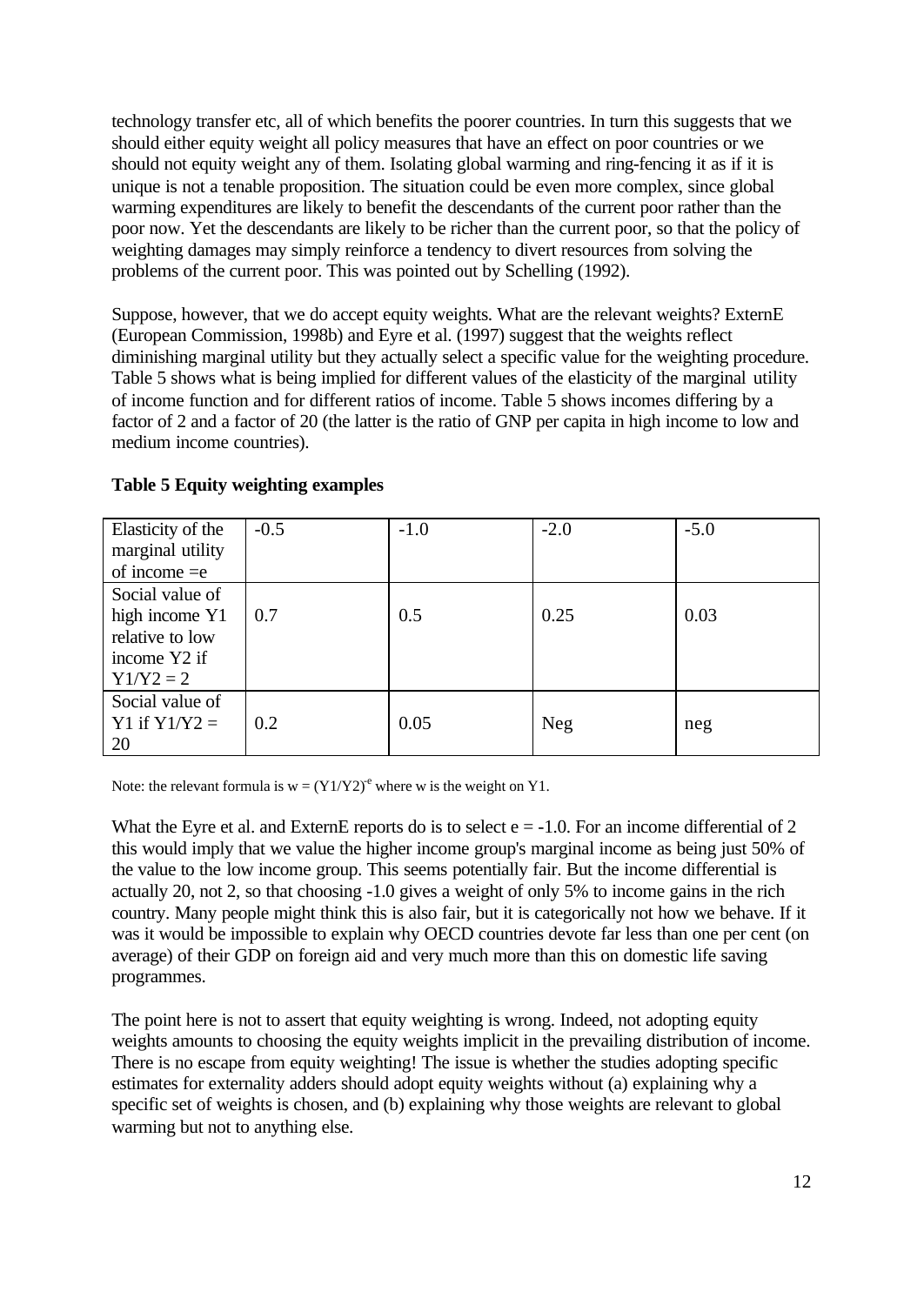#### **'Disaster aversion'**

A final issue that is very relevant to the externality adders literature is the treatment of disaster aversion. The idea here is that lives are at risk from energy sources. The usual procedure in the life cycle studies is to estimate accident rates and then value the resulting accidents at the relevant VOSL. In this case, use of 'standard' VOSLs is probably correct because those at risk are the general population. It is widely thought, however, that the population is not indifferent between, say, 10 deaths in one accident and 10 deaths in 10 accidents each with one death. This is the notion of 'disaster aversion' whereby the economic value attached to the former event would be higher than for the equivalent number of deaths in the ten accidents. The issue is obviously particularly relevant for nuclear power externalities, but it is also relevant for, say, gas explosions affecting the general public. The ExternE adder estimates do not in fact contain disaster aversion factors, but the ExternE background papers have discussed the issue quite extensively. While great ingenuity has been brought to bear on the kinds of aversion functions that might be specified, remarkably little empirical work appears to have been done to test whether people really are averse to disasters.

Ball and Floyd (1998) reviewed studies of disaster aversion and concluded that 'there is very little evidence for differential risk aversion by the public where this is based upon number of fatalities.' For example, Jones-Lee and Loomes (1995) found that, in a transport context, the risk of large-scale accidents did not contribute to public willingness to pay for safety improvements. Ball and Floyd (1998) also cited a study, Hubert *et al*. (1991), which assessed the disaster aversion of senior managers in the petroleum, chemical and transport industries, as well as elected officials, and found that disaster aversion was significant in this group of people.

However, Slovic *et al*. (1980) found that, in the nuclear context, the perceived risk was much greater than the actual risk, despite a perception of having the lowest annual number of fatalities compared to the other risk contexts studied. This discrepancy was assigned to the perceived potential for disaster. Slovic *et al*. (1982, 1984) found that accidents also sent signals about the possibility and nature of future accidents, and asserted that, for nuclear accidents, these secondary impacts may be most important in this because the public perception of nuclear accidents is of poorly understood risks with potentially catastrophic impacts. A core damage accident may send ominous signals that the technology is out of control, even if the number of injuries or deaths was small, and that could be very damaging to the nuclear industry as a whole.

As it stands then, there is an urgent need to test for disaster aversion. It could have a substantial effect on externality adders for nuclear power and perhaps for natural gas. So far, however, we have little evidence to suggest that people are averse to collective deaths in the manner suggested by some of the theoretical literature.

### **Conclusions**

Many other issues in the externality adder literature could have been addressed. Probably the biggest omission here is the extent to which we are justified in 'borrowing' figures from other studies and using them in studies such as those by ExternE. This is the issue of 'benefits transfer' and it is very much debated in the environmental economics literature. Major omissions in the adder studies relate to the absence of 'meta-studies' even though some of the adder studies refer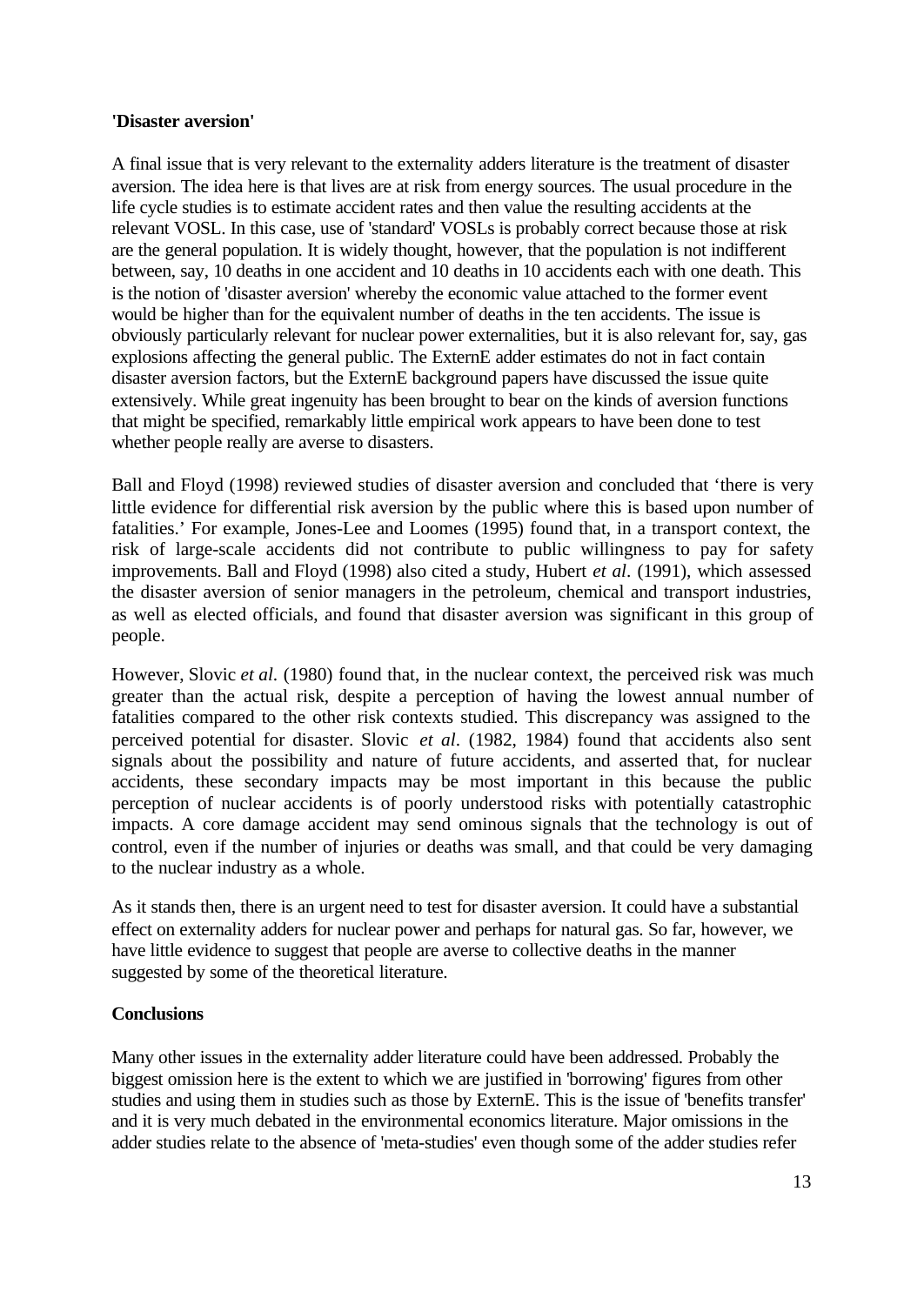to meta-analysis. But it seems that what is usually meant is that the literature on damages has been surveyed. Proper meta-analysis involves statistical efforts to explain the variance in damage estimates and comparatively few of these exist.

What we can say is that, thanks to the substantial efforts of exercises such as ExternE, we are far better informed about externality adders than we were a few years ago. This is to be welcomed. The problem remains that the theoretical underpinnings are, in some cases, still weak.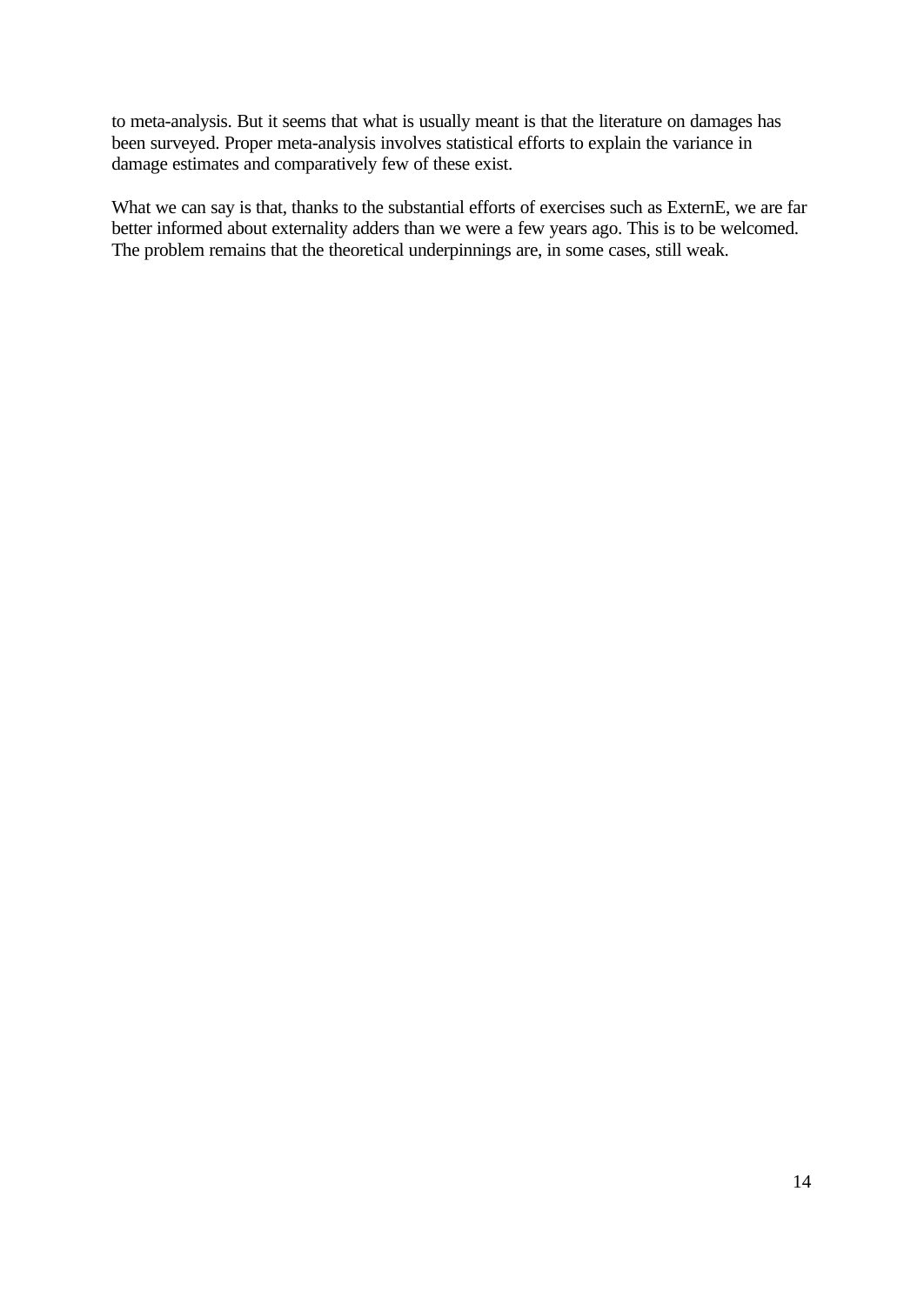#### **Annex 1 Why the long run discount rate declines with time**

The discount **rate**, r, needs to be distinguished from the discount **factor**,  $1/(1+r)^t$ . It is the discount factor that gives the weight applied to each time period. Suppose the discount rate and hence the discount factor is not known with certainty and is a random variable. Suppose it takes the values 1…6% each with a probability of 0.167. Table A1 shows the relevant values.

|                | $DF_{10}$ | $DF_{50}$ | $DF_{100}$ | $DF_{200}$ |
|----------------|-----------|-----------|------------|------------|
|                | 0.9053    | 0.6080    | 0.3697     | 0.1376     |
| $\overline{2}$ | 0.8203    | 0.3715    | 0.1380     | 0.0191     |
| 3              | 0.7441    | 0.2281    | 0.0520     | 0.0027     |
|                | 0.6756    | 0.1407    | 0.0198     | 0.0004     |
| 5              | 0.6139    | 0.0872    | 0.0076     | 0.0000     |
| 6              | 0.5584    | 0.0543    | 0.0029     | 0.0000     |
| Sum            | 4.1376    | 1.4898    | 0.5900     | 0.1589     |
| Sum/6          | 0.7196    | 0.2483    | 0.0983     | 0.0265     |
| r*             | 3.34%     | 2.82%     | 2.34%      | 1.83%      |

**Table A1 Values of the discount factor**

Note:  $DF_{10}$  = discount factor for year 10, etc. r<sup>\*</sup> is the value of r that solves the equation shown in the text.

While the weighted average (expected value) of the discount rate stays the same in all periods (3.5%), the discount factor obviously varies with time. The value of the implicit discount rate, r\*, is given by the equation:

$$
\frac{1}{(1+r^{*})^{t}} = \frac{\sum DF_{i,i}}{n} \dots \dots \dots i = n
$$

where  $n =$  the number of possible discount rates, DF is the discount factor and t is time.

Table A1 shows that the implicit discount rate goes down over time even though the average discount rate stays the same for each period.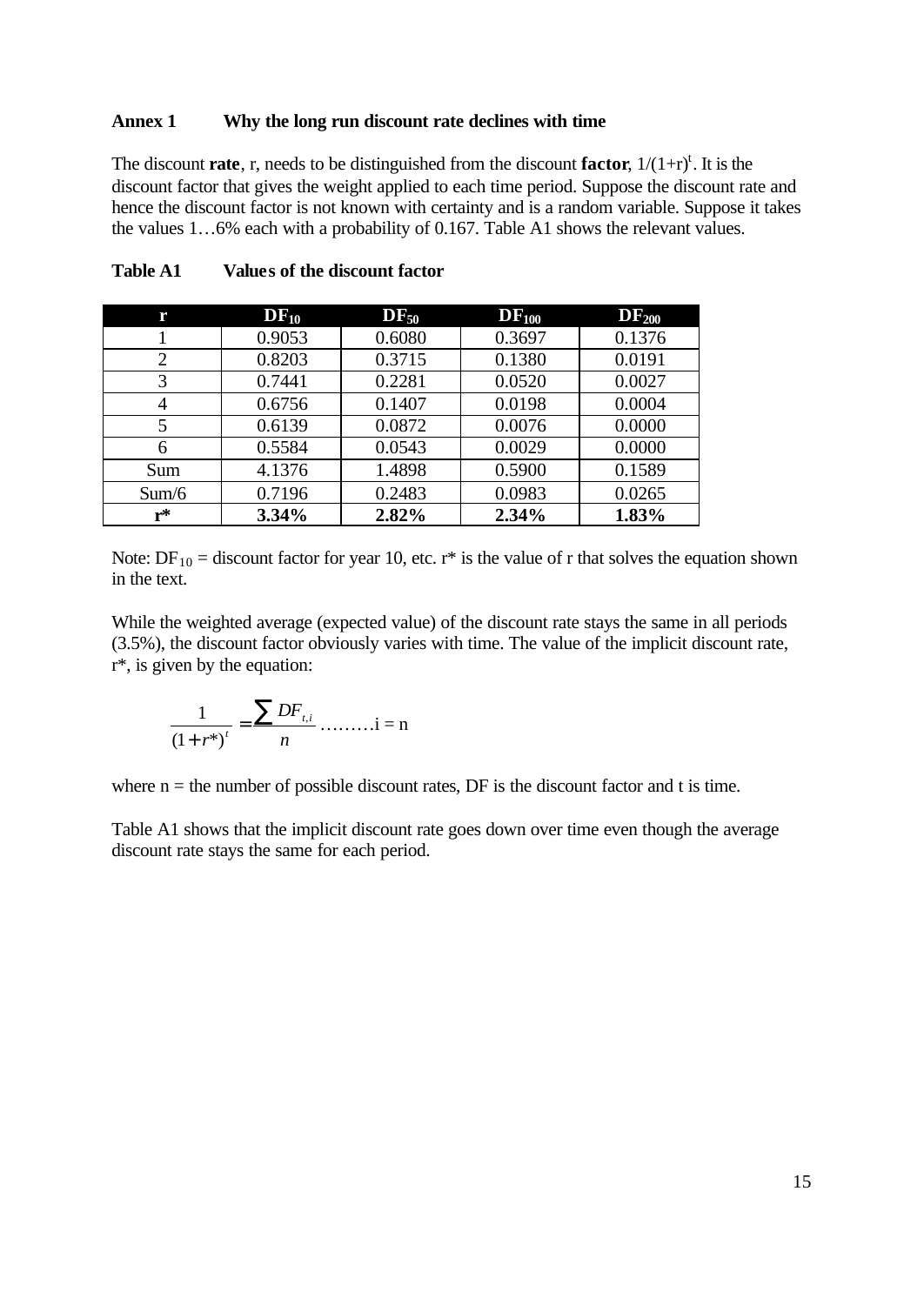## **References**

AEA Technology, 1998a. *Cost-Benefit Analysis of Proposals Under the UNECE Multi-Pollutant Multi-Effect Protocol*, Report to UK Department of Environment, Transport and Regions, London and to UNECE Task Force on Economic Aspects of Abatement Strategies, Geneva.

AEA Technology, 1998b. *Economic Evaluation of the Control of Acidification and Ground Level Ozone*, Report to DGXI of the European Commission, Brussels.

AEA Technology,1998c. *Economic Evaluation of Air Quality Targets for CO and Benzene*, DGXI, European Commission, Brussels.

AEA Technology, 1998d. *Economic Evaluation of Proposals for Emission Ceilings for Atmospheric Pollutants*. Report to DGXI, European Commission, Brussels

AEA Technology, 1998e. *Power Generation and the Environment - a UK Perspective*, Report to the European Commission, DGXII, Brussels.

AEA Technology 1999. *Cost-Benefit Analysis for the Protocol to Abate Acidification, Eutrophication and Ground Level Ozone in Europe*, Ministry of Housing, Spatial Planning and the Environment, The Hague, Netherlands, Publication No. 133.

Ball, D. J. and Floyd, P. J. 1998. *Societal Risks*, London: Health & Safety Executive

European Commission. 1995a. *ExternE: Externalities of Energy. Volume 1: Summary*. Brussels: European Commission

European Commission. 1995b. *ExternE: Externalities of Energy. Volume 2*: *Methodology.* Brussels: European Commission

European Commission. 1995c. *ExternE: Externalities of Energy. Volume 3: Coal and Lignite*. Brussels: European Commission

European Commission. 1995d. *ExternE: Externalities of Energy. Volume 4: Oil and Gas*. Brussels: European Commission

European Commission. 1995e. *ExternE: Externalities of Energy. Volume 5: Nuclear.* Brussels: European Commission

European Commission. 1995f. *ExternE: Externalities of Energy. Volume 6: Wind and Hydro*. Brussels: European Commission

European Commission. 1998a. *ExternE: Externalities of Energy. Volume 7: Methodology Update.* Brussels: European Commission

European Commission. 1998b. *ExternE: Externalities of Energy. Volume 8: Global Warming.* Brussels: European Commission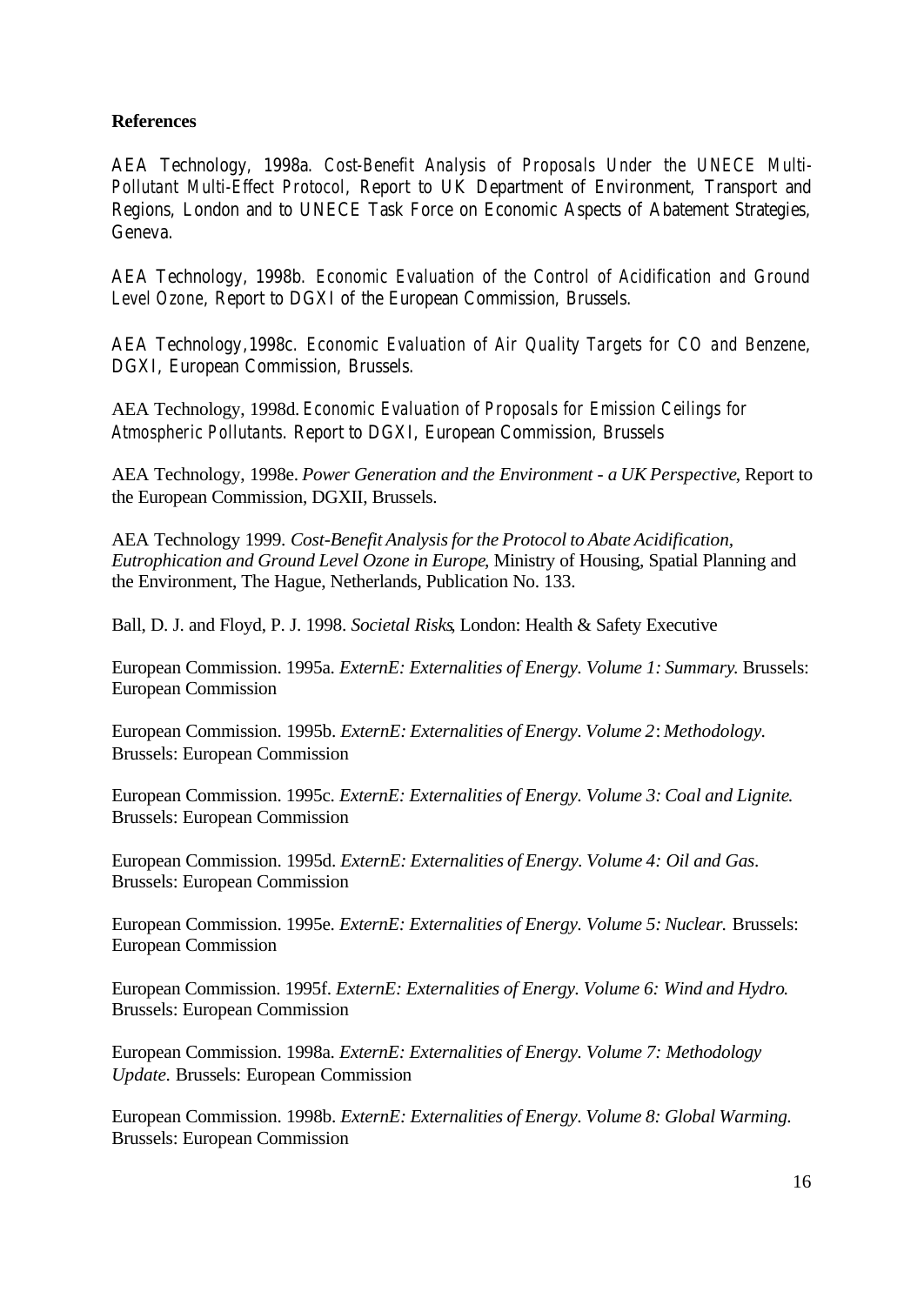European Commission. 1998c*. ExternE: Externalities of Energy.Volume 9: Fuel Cycles for Emerging and End Use Technologies, Transport and Waste*. Brussels: European Commission

European Commission. 1998d. *ExternE: Externalities of Energy. Volume 10.* National Implementation. Brussels: European Commission

Eyre, N., T.Downing, R.Hoekstra, K.Rennings, and R.Tol, 1997. *Global Warming Damages*, Final Report of the ExternE Global Warming Sub-Task, DGXII, European Commission, Brussels.

Fankhauser, S. 1995. *Valuing Climate Change: the Economics of the Greenhouse*, Earthscan, London.

Hartridge, O and Pearce, D.W. 2001. *Is UK Agriculture Sustainable? Environmentally Adjusted Economic Accounts For UK Agriculture*. Economics, University College London, mimeo.

Holland, M and Krewitt, W. 1996. *Benefits of an Acidification Strategy for the European Union*, European Commission, DGXI, Brussels.

Hubert, P. *et al*. 1991. Elicitation of decision-makers' preferences for management of major hazards, *Risk Analysis*, **11**:2, 199–206.

IVM, NILU and IIASA, 1997. *Economic Evaluation of Air Quality for Sulphur Dioxide, Nitrogen Dioxide, Fine and Suspended Particulate Matter and Lead*, Report to DGXI, European Commission, Brussels.

Johannesson, M and Johansson, P-O. 1996. To be or not to be, that is the question: An empirical study of the WTP for an increased life expectancy at an advanced age, *Journal of Risk and Uncertainty*, **13**, 163-174.

Jones-Lee, M. and Loomes, G. 1995. Scale and context effects in the valuation of transport safety, *Journal of Risk and Uncertainty*, **11**, 183–203.

Lutter, R. 1998. *An Analysis of the Use of EPA's Benefit Estimates in OMB's Draft Report on the Costs and Benefits of Regulation*, Comment 98-2, AEI-Brookings Center for Regulatory Studies, Washington DC.

Maddison, D. 1994. The shadow price of greenhouse gases and aerosols, CSERGE, University College London, *mimeo*.

Mendelsohn,R and J.Neumann (eds), 1999. *The Impact of Climate Change on the US Economy*, Cambridge University Press, Cambridge.

Nordhaus, W. 1991. To slow or not to slow: the economics of the greenhouse effect. *Economic Journal*, **101**, 407, 920-937

Nordhaus, W.1994. *Managing the Global Commons: the Economics of Climate Change*, MIT Press, Cambridge, Mass.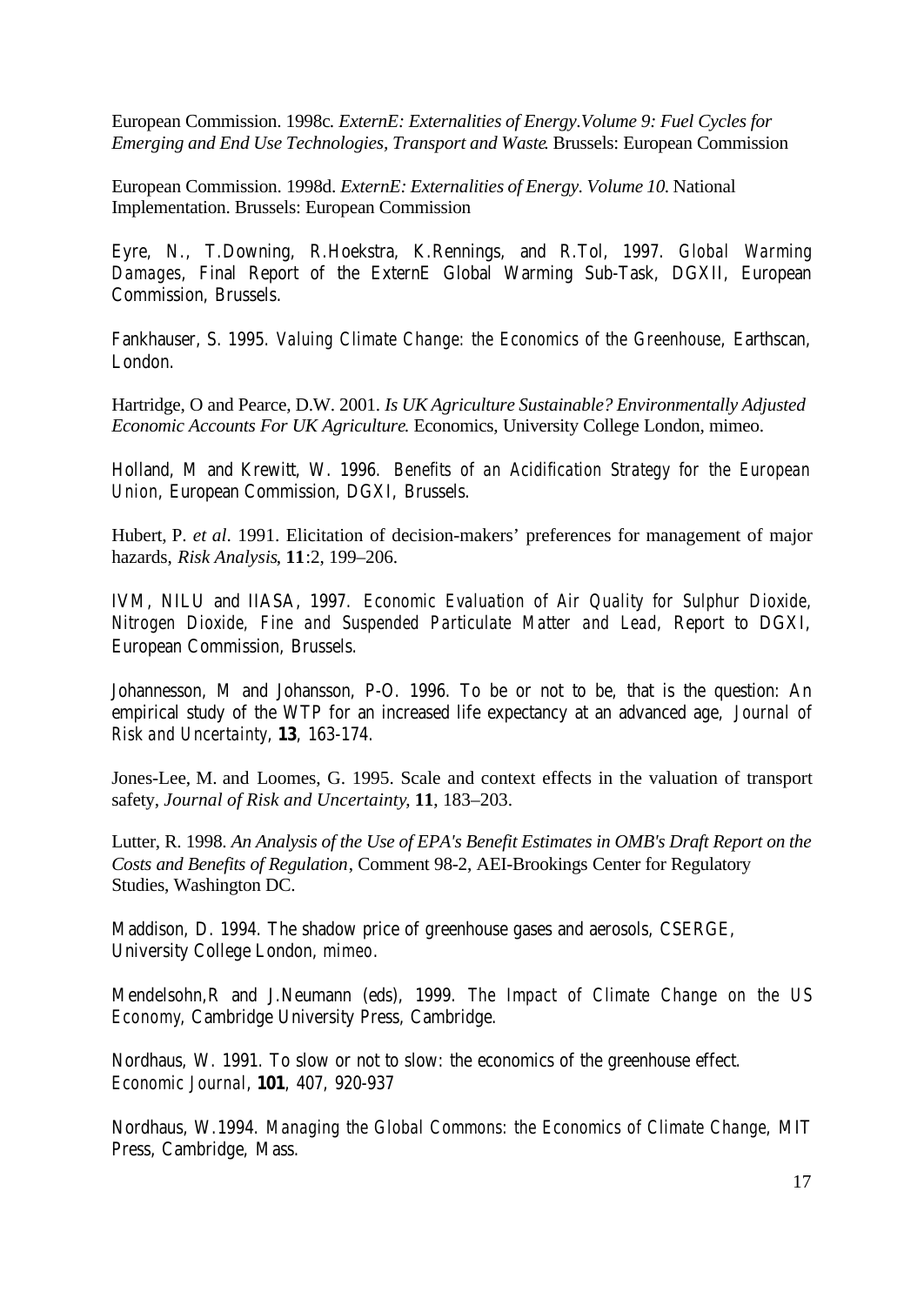Nordhaus, W.1998. *Roll the DICE Again: the Economics of Global Warming*, unpublished

Oak Ridge National Laboratory and Resources for the Future. 1992. *US-EC Fuel Cycle Study: Background Document to the Approach and Issues*, Oak Ridge: Oak Ridge National Laboratory. (Counted as Report 1 in the 8 volume series of reports).

Oak Ridge National laboratory and Resources for the Future, 1994a. *Estimating Fuel Cycle Externalities: Analytical Methods and Issues*. Report 2. New York: McGraw Hill

Oak Ridge National Laboratory and Resources for the Future, 1994b. *Estimating Externalities of Coal Fuel Cycles*, Report 3. New York: McGraw Hill

Oak Ridge National Laboratory and Resources for the Future, 1998a. *Estimating Externalities of Natural Gas Fuel Cycles*, Report 4. New York: McGraw Hill

Oak Ridge National Laboratory and Resources for the Future, 1996. *Estimating Externalities of Oil Fuel Cycles*, Report 5. New York: McGraw Hill

Oak Ridge National Laboratory and Resources for the Future, 1994c. *Estimating Externalities of Hydro Fuel Cycles*, Report 6. New York: McGraw Hill

Oak Ridge National Laboratory and Resources for the Future, 1998b. *Estimating Externalities of Biomass Fuel Cycles*, Report 7. New York:McGraw Hill

Oak Ridge National Laboratory and Resources for the Future, 1995. *Estimating the Externalities of Nuclear Fuel Cycles*, Report 8. New York:McGraw Hill

Olsthoorn, X., Amann,M., Vartonova, A., Clench-Aas, J., Cofala, J., Dorland, K., Guerreiro, C., Henriksen, J., Jansen, H and Larssen, S. 1999. Cost-benefit analysis of European air quality targets for sulphur dioxide, nitrogen dioxide and fine and suspended particulates in cities, *Environmental and Resource Economics*, **14**, 333-351

Pearce, D.W. 2000. *Valuing Risks to Life and Health: Towards Consistent Transfer Estimates in the European Union and Accession States*, Report to DGXI, European Commission, Brusssels. Available at www.cserge.ucl.ac.uk.

Pearce, D.W and Palmer, C (eds). 2002. *Economics and Epidemiology: The Nature and Economic Value of Health Effects from Air Pollution*, Cheltenham: Edward Elgar, forthcoming. Preliminary papers can be viewed at www.unece.org/env/nebei.

Peck, S. and T.Teisberg, 1993. Global warming uncertainties and the value of information: an analysis using CETA, *Resource and Energy Economics*, **15**, 1, 71-97

Pretty, J., Brett, C., Gee, D., Hine, R., Mason, C., Morison, J., Raven, H., Rayment, M and van der Bijl, G. 2000, An assessment of the total external costs of UK agriculture, *Agricultural Systems*, **65**(2), 113-136